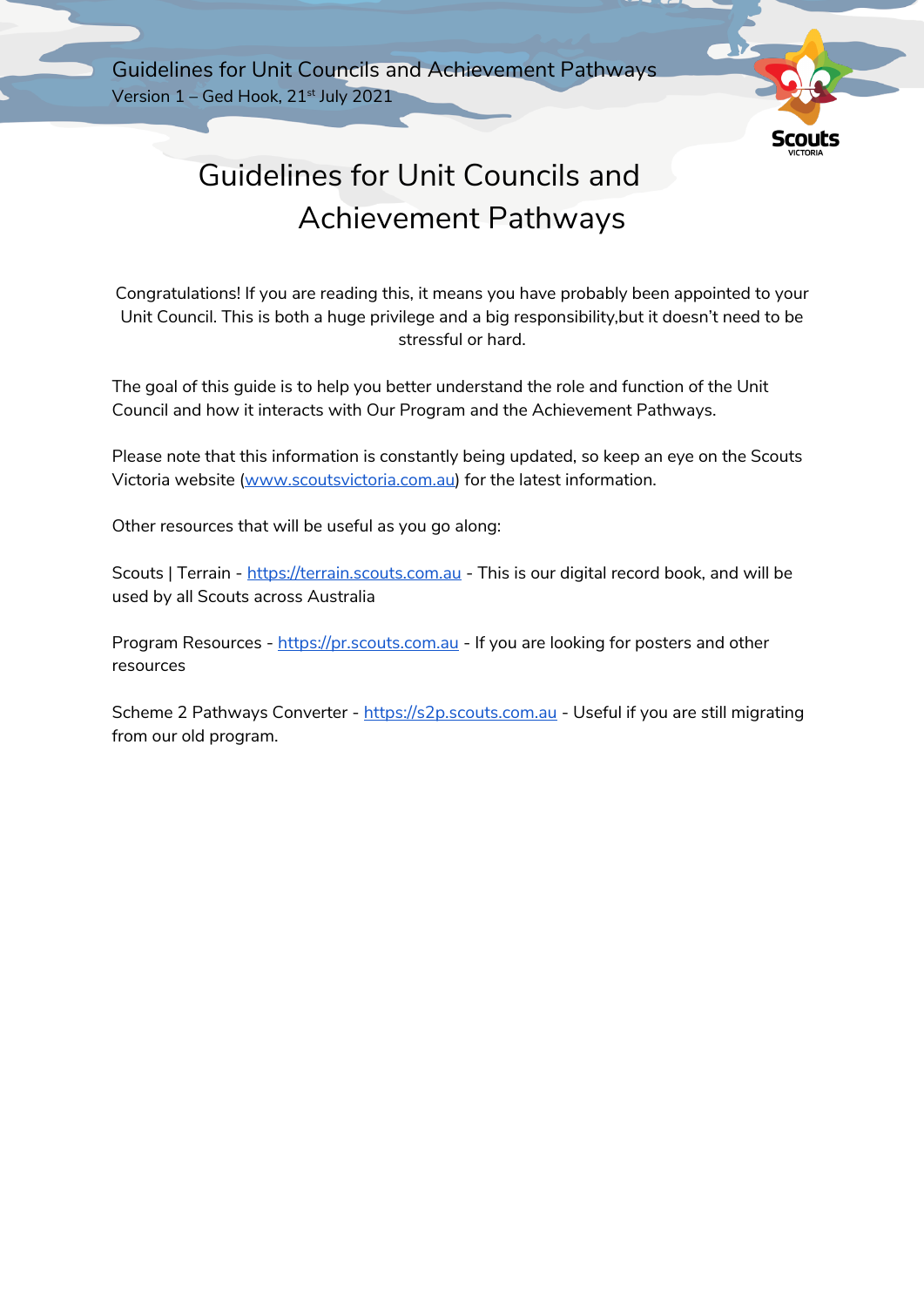### **Who forms a Unit Council?**

Every unit is different, and so are our Unit Councils.

Some people who you may ask to join include:

- Patrol Leaders
- Assistant Patrol Leaders
- Unit Leaders
- Other senior Unit members (this may include past Patrol Leaders, or just other Scouts who are knowledgeable)
- Your Adult Section Leaders

### **What roles are on a Unit Council?**

This will differ a little from Unit to Unit, and you can add or remove roles as needed.

Unit Council's should have a Unit Leader, or another senior member, as the nominated Chair. This person leads Unit Council meetings, and may also represent the Unit at Group or District meetings.

Most Unit Council's will also have a Secretary, who is responsible for communicating inside and outside the Unit about activities that are coming up, booking campsites or other facilities, as well as taking notes in Unit Council meetings.

Some Unit Council's will have a Treasurer to oversee financial matters, such as budgeting for activities, fundraising, purchasing resources and other matters.

Other roles you might choose to have could include:

- Badge Secretary, to look after your badge stocks
- Quartermaster, to manage your Unit's equipment
- Social Media/Marketing coordinator
- Fundraising Coordinator
- Program Coordinator

You might also think of other roles that are specific to your Unit.

In units for younger sections (Joeys, Cubs and Scouts), you may choose to not have as many formal roles, but you should always have an elected/appointed Unit Leader who is a member of the Unit. This could be someone who is also a Patrol Leader or Assistant Patrol Leader.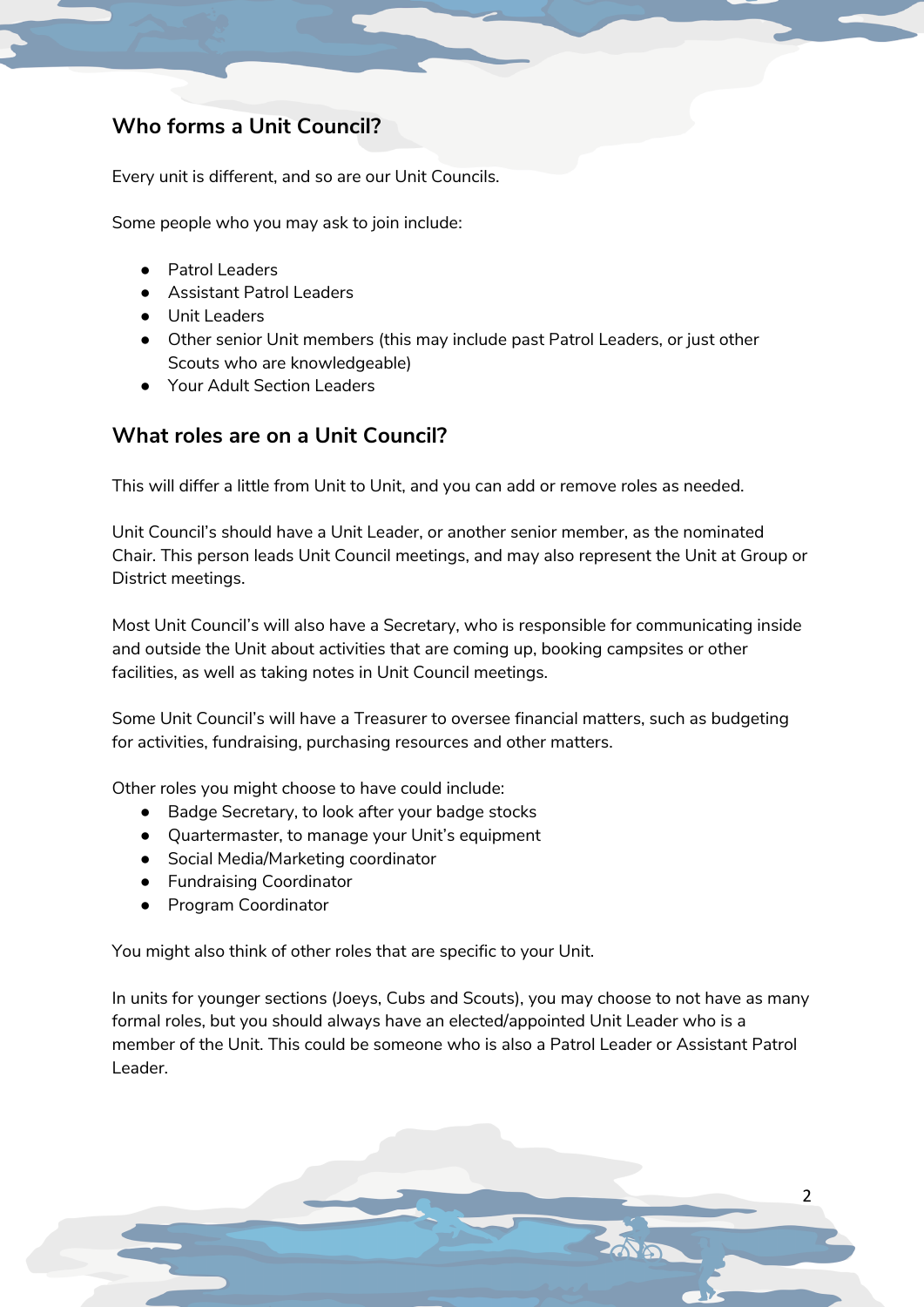# **What does the Unit Council have to do with the Achievement Pathways?**

The Achievement Pathways are how we track our individual and Unit progress in Scouting. The Unit Council plays an important role in supporting and approving work undertaken in Our Program and the Achievement Pathways.

The Unit Council is also responsible for the administration and tracking of this work in Scouts | Terrain.

**Note:** All members of Scouts Australia have access to Scouts | Terrain as soon as they have an active membership number. If you or a member of your Unit doesn't know their membership number, speak with your Adult Leaders.

### **Approving work:**

One of the most important tasks the Unit Council will complete is approving work in Scouts | Terrain. This can only be completed by members of the Unit Council.

There are some very important core principles to this task, being:

- **2 step approval** no one person can approve a submission from a Unit Member, rather everything must have 2 people approve it. Scouts | Terrain facilitates this by requiring two Unit Council members to login and hit the approve button.
- **Do not approve or verify anything for someone you are related to!** In the interests of keeping everything transparent, we need to make sure that all approvers and verifiers have no conflict of interest. This means that if you are a family member with someone in the Unit, you should avoid being their approver or verifier unless there is no other option.
- **Discuss everything** we want to use each approval as a chance to reflect on if we think this has worked well for those involved. It can be a great chance to learn from what others have done, or to pick up on ways you can be better involved.

### **Importantly, it is not a requirement to hold a full Unit Council meeting to approve work in the Achievement Pathways.**

You might like to set a time during a night where the Unit Council gathers for a few moments (maybe during a game) and discusses any outstanding approvals – this could be also a good chance to help people enter any work they have completed.You may also choose to do it on an as-needed basis. Whatever method you choose, make sure you check Scouts | Terrain regularly so as not to hold people up.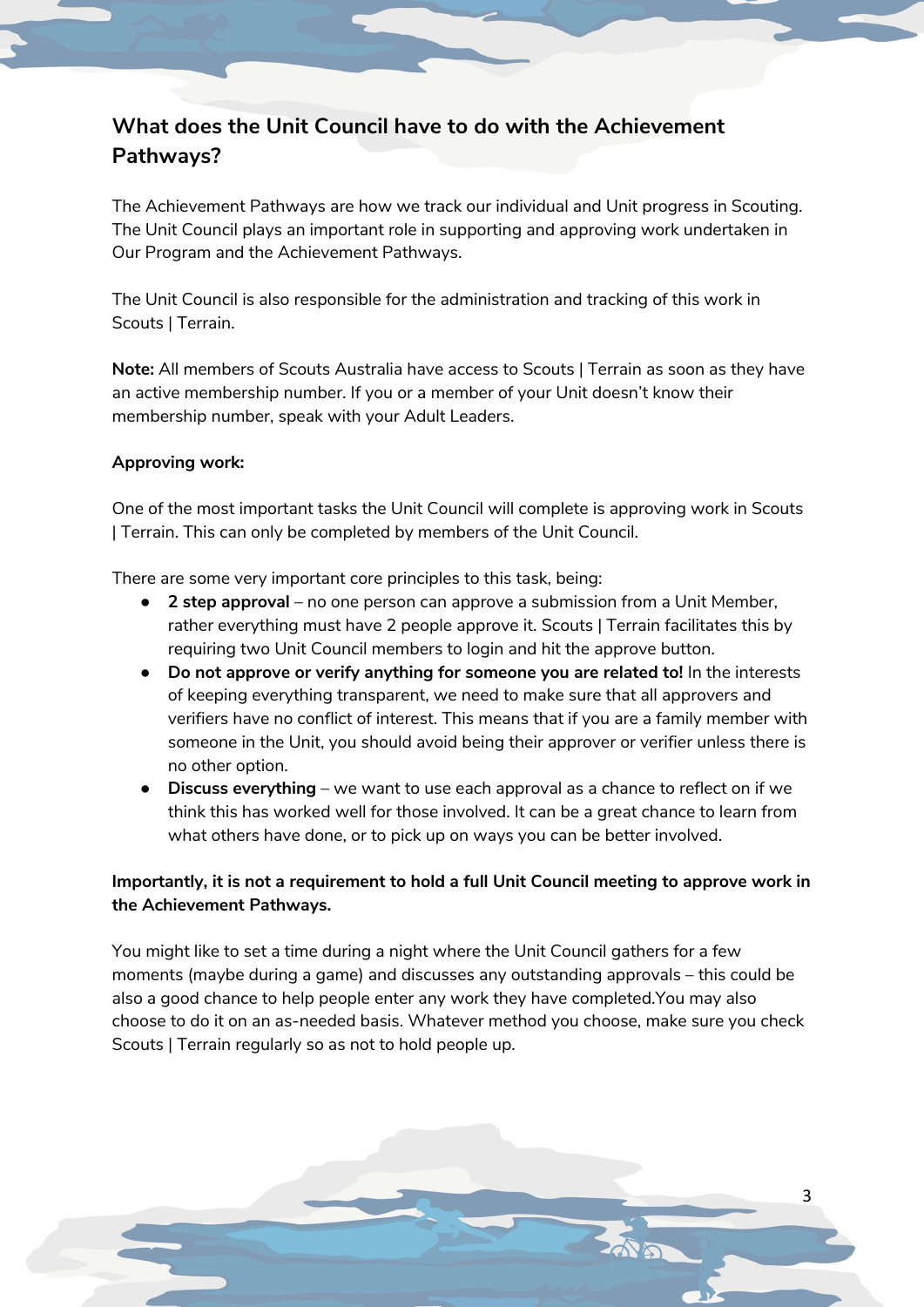### **Programming:**

One of the main functions of the Unit Council is ensuring that your Unit has an active and varied program. This is core to everything we do in Scouting.

The Unit Council needs to ensure that everyone involved in running activities is using **Plan > Do > Review >** to track their activities. It might be a good idea for the Unit Council to also complete a Review > stage on your term programs, maybe while planning your next term's program.

When planning your term program, you should ensure that you consider:

- The capability and progressions of the Unit members
- Your past programs, and any Challenge Area's you might want to focus on more
- Any activities coming up on your long-term program that might need preparation work
- Joint activities with other sections above and below your own, to allow for members to progress in the Outdoor Adventure Skills
- Opportunities for all members to Participate, Assist and Lead

You can use any number of tools to develop your program, but make sure that as a Unit Council you keep your most up-to-date version in Scouts | Terrain. This will ensure that all Unit Members can see what is coming up.

When it comes to administering specific nights, please see the guide "Night Planning in Scouts | Terrain" for tips on how to manage and track those activities.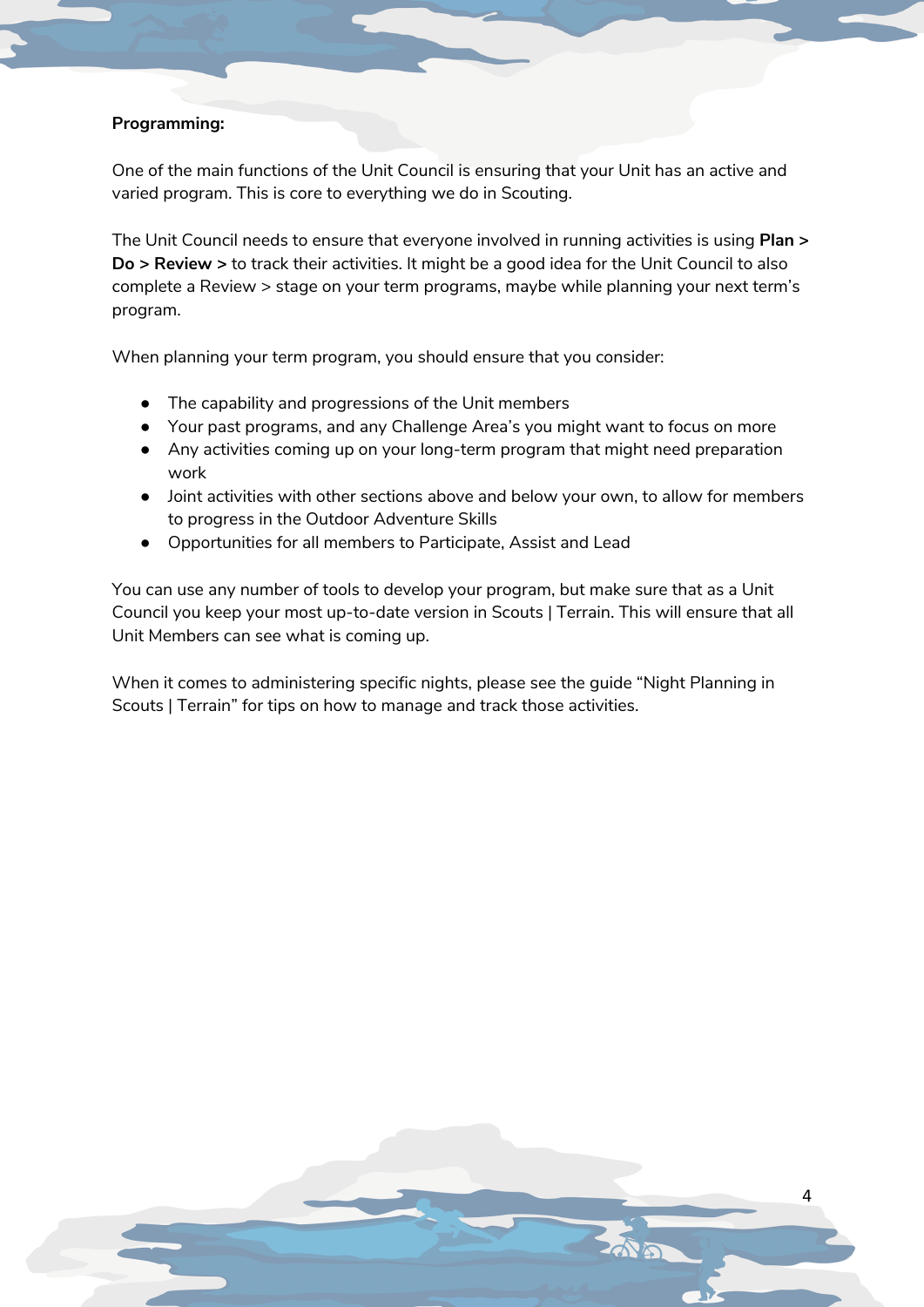# **Scouting Fundamentals (Introduction to Scouting, Introduction to Section, and Milestones)**

Scouting Fundamentals is the core of what we do. The Unit Council has an important role to play in allowing all Unit Members to get the most out of this element.

### **1. Introduction to Scouting and Introduction to Section**

When a new member joins Scouting in your Unit, they will need to complete "Introduction to Scouting", which will earn them the right to wear the World Scouting badge. It is recommended that a senior member of the Unit, such as a Patrol Leader or Unit leader, works through the requirements with them. This can be done over a few weeks, and might involve multiple senior Unit members. They should support the new member to enter their progress in Scouts | Terrain. Once they have met the requirements, they will submit to the Unit Council for approval.

Whether joining the Scouting Movement for the first time, or linking from another section, they will need to complete "Introduction to Section", which will earn them the Section badge to be worn on their sleeve. It is recommended that a senior member of the Unit, such as a Patrol Leader or Unit leader, works through the requirements with them. This can be done over a few weeks, and might involve multiple senior Unit members. Encourage the new member to enter their progress in Scouts | Terrain. Once they have met the requirements, they will submit to the Unit Council for approval.

As part of the submissions, they will nominate who worked with them to complete the requirements. If this was a member of the Unit Council, other members should be the ones to approve the achievements in Scouts | Terrain. The Unit Council should ensure they read through the submission, and that they have understood the tasks, questions and reflections. If you are unsure, you can approach either the new member, or the Scouts who worked with them, and double check. Remember, you can always ask your Adult Leaders for assistance and support with this.

### **2. Milestones**

Milestones are earned by participating in Unit activities. Members will progressively earn Participates, Assist's and Lead's towards their milestones.

As a Unit Council, it would be recommended to occasionally look at people's progress towards Milestones – you can do this under the Unit/Group Life page. If someone is getting close, or has met all the Participate, Assist and Lead requirements, it might be good to check in with them and get them to start looking at the review tasks in their Milestones page on Scouts | Terrain.

At the completion of each Milestone, the Unit Member will be prompted to fill in a selfreflection review about their progress across the stage.

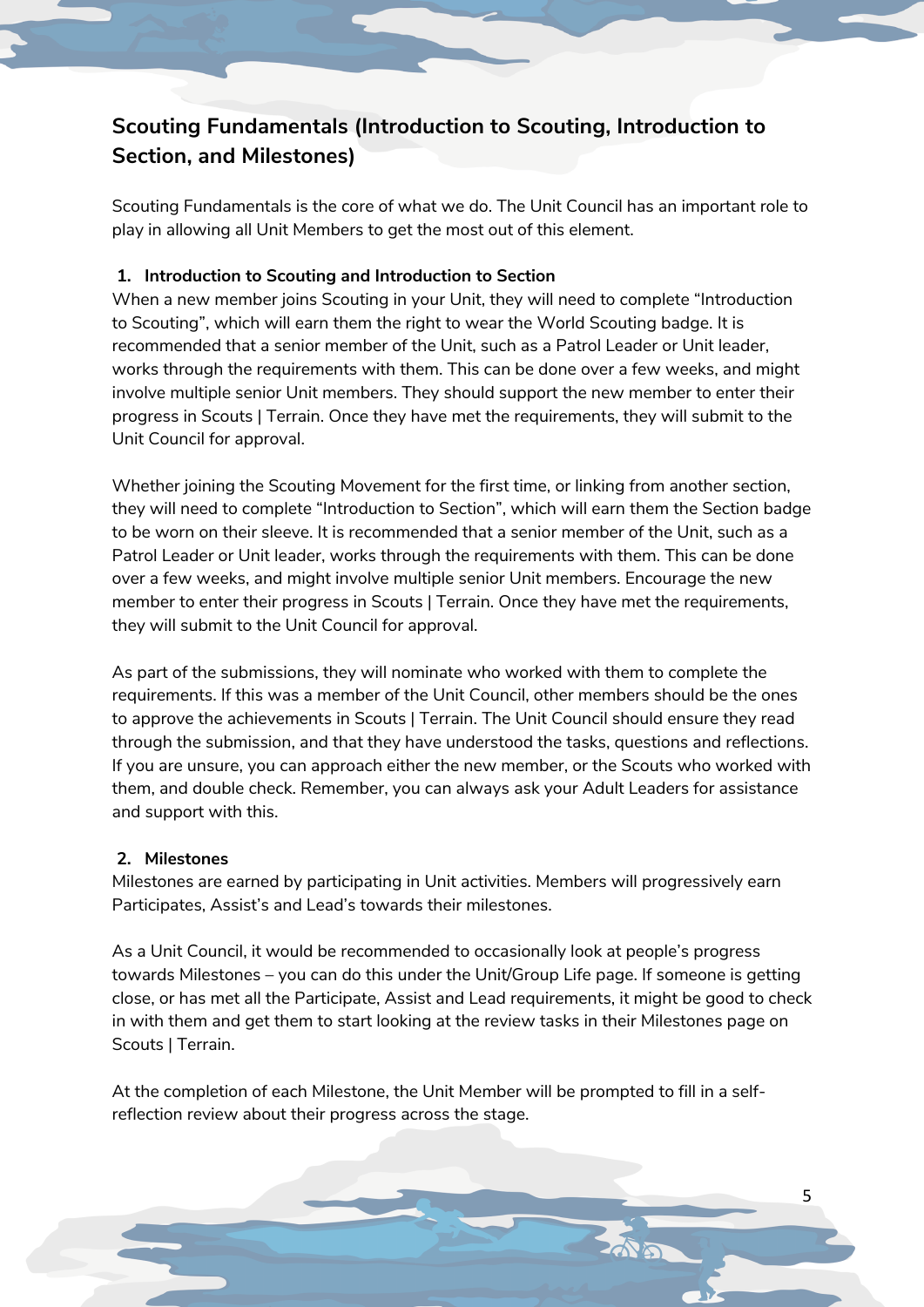This process does not seek to rank the responses against a benchmark, but is aimed at the Unit Member surveying their journey to this point, and reflecting on what they may have done differently. The Unit Council should work with the Unit Member to reflect with appropriate detail that is suitable for their age and experience.

The Unit Council may ask the Patrol Leader or other Patrol members to be part of this discussion. For Unit Members working on higher Milestones (2/3), it may be appropriate to ask the individual to chat with the Unit Council informally about some of the questions in more detail.

If the Unit Council is happy with the information provided, they will then Approve the completion of the Milestone.

If the Unit Council is not satisfied, they can choose to ask for the submission to be reviewed and improved by the Unit Member. Asking for Improvement is not a failure - this is a chance for the Unit Member to double check that they have put enough detail into their review.

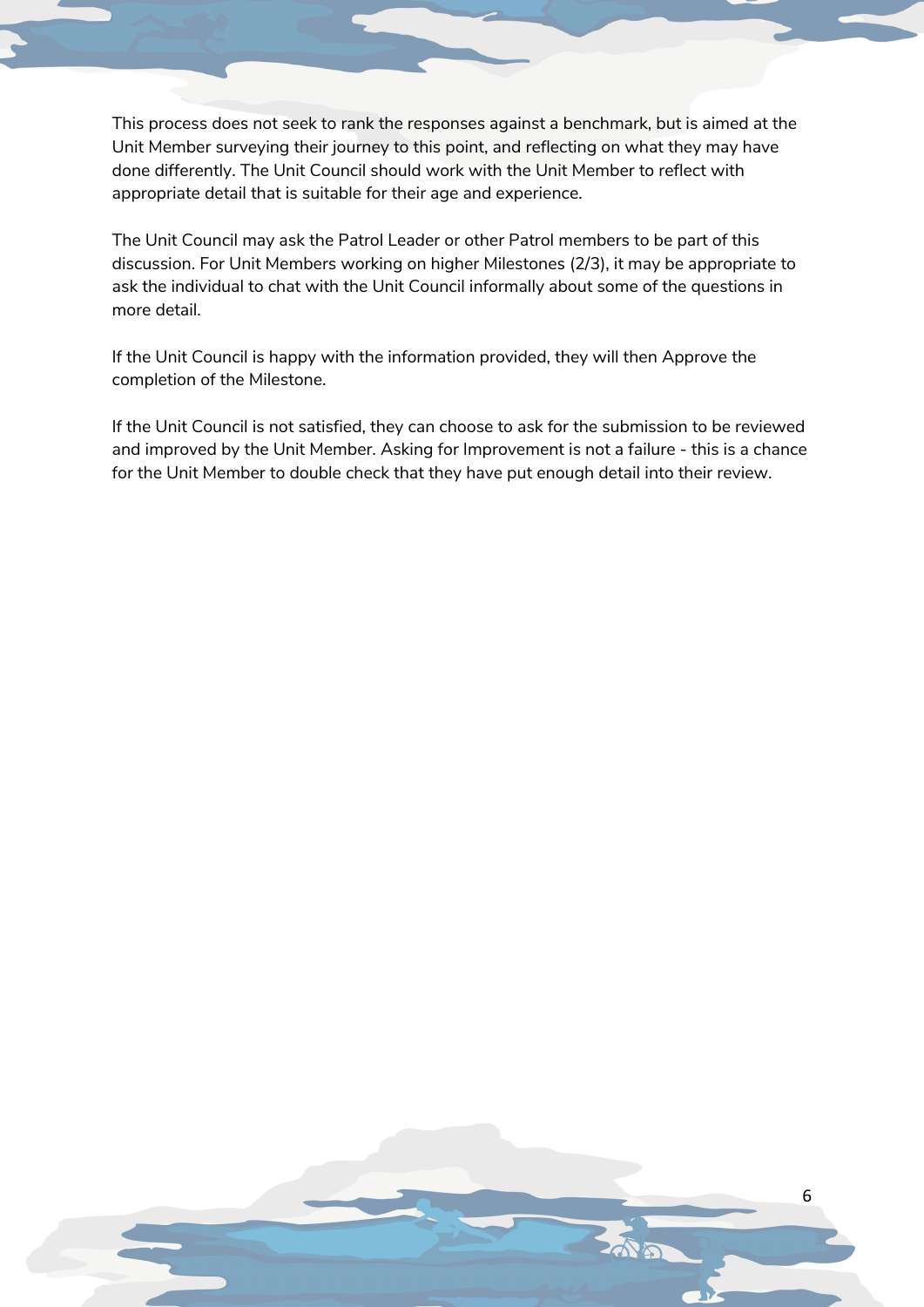### **Outdoor Adventure Skills (OAS)**

Outdoor Adventure Skills are core to Scouting. These are skills that follow Scouts all the way through their time in Scouting.

When a young person joins Scouting, there will need to be an initial skills assessment made. This involves going through the 9 OAS areas, checking and verifying their competency in each one. Most new members won't be much higher than stage 2 or 3 due to the requirement to have worked with younger scouts.

Once they have discussed their current skills and had this recorded in Scouts | Terrain, they can wear those Stage badges on their uniform, and begin recording achievements.

As you progress within the OAS, especially at Stage 3-4, these will require some amount of working with younger/less experienced Scouts. This highlights the need for joint activities on a regular basis. The Unit should also be open to ad-hoc joint activities as the need appears.

All Unit members should be encouraged and supported to check in with what their current skill levels are from time to time, especially after outdoor activities. Most Scouts will achieve 80-90% of the requirements for a Stage just by attending activities, but they will need to take initiative on some elements, for example, needing to Lead a pioneering project for Bushcraft Stage 6.

When a Scout has completed the requirements for a Stage, they will be asked to record a Verifier along side their progress in Scouts | Terrain. The verifier will either be another Scout, who is appropriately skilled in this area, or someone with specialist knowledge, who has witnessed or supported the Scout to achieve their goals.

The Unit Council should ensure that the Verifier was either already approved or is known to be capable (this may include checking the Stage Progressions of the Verifier).

#### **This Verifier can be (in preferential order):**

- **1.** A Scout who is **at least 2 stages above** the level being approved (for example, if verifying someone at Stage 3 Camping, they must hold at least Stage 5 Camping) – this does not have to be someone in the same Unit or Section
- **2.** A Specialist Scouter from an activity team
- **3.** A subject specialist from outside Scouting
- **4.** An Adult Leader

**It is very important that as with approvers, this verifier should not be a direct relative if possible.**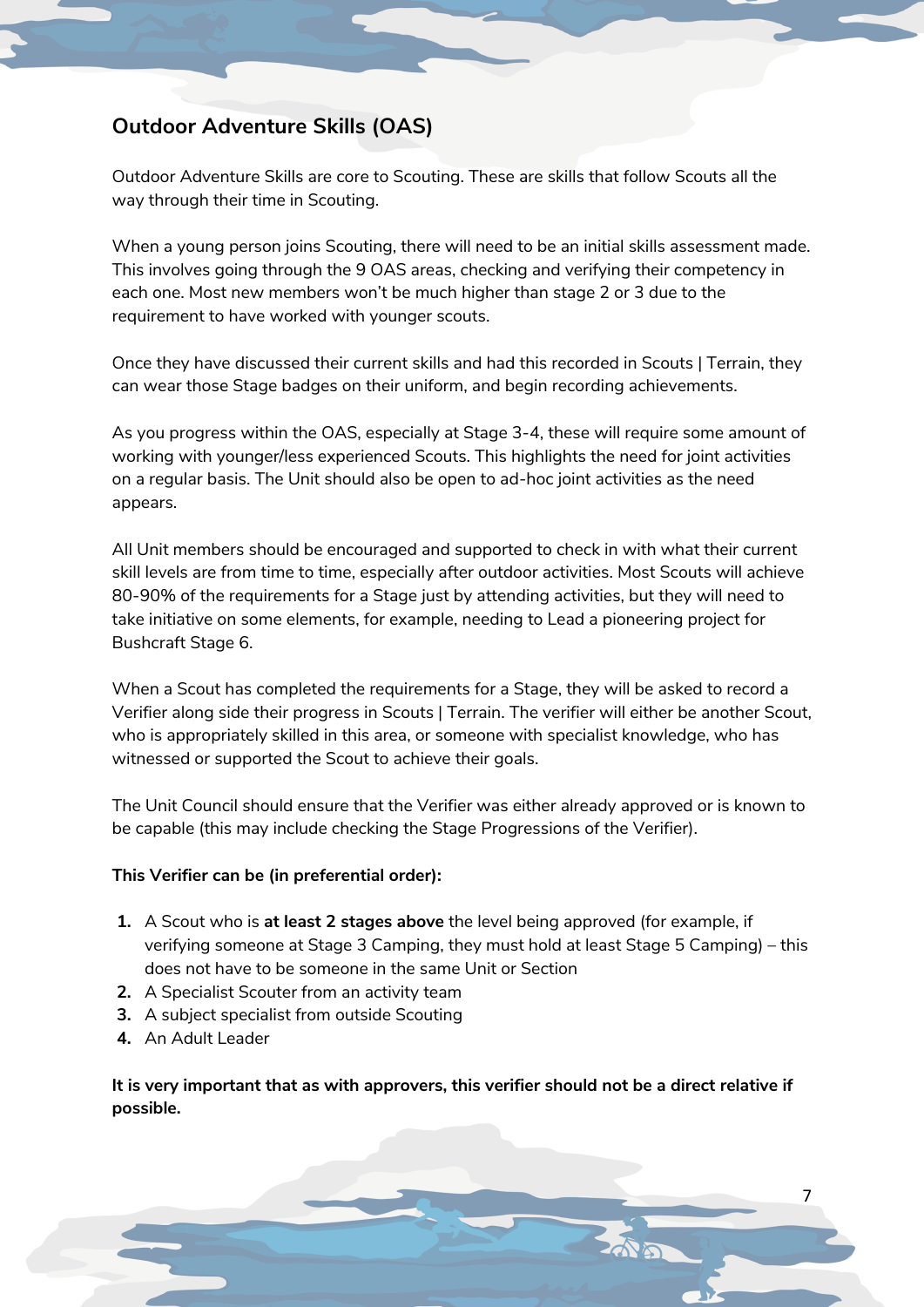If the Unit Member is using a verifier who is outside Scouting, then suitable contact details should be recorded, as well as a record of their qualifications/suitability. This can be done in Scouts | Terrain, but the Unit Council may also want to record this in meeting minutes for future reference, as once someone leaves the Unit these details won't be accessible again. Some Unit's may choose to request that non-scouting Verifiers be approved by the Unit Council separately.

If you are using an Adult Leader as a Verifier, please note that there will be limits on what they can Verify. For the latest list of what these limits are, your Adult Leaders will need to check with the Program Team at Scouts Victoria.

In cases where a Scout has worked with multiple Verifiers (for example, over a weekend course, or across a couple of activities), the Verifier marked in Scouts | Terrain should be the Verifier who witnessed/supported the last element to be completed.

Once the Scout has recorded the Verifier in Scouts | Terrain, and has ensured any relevant Logbooks are up to date, they can submit the Stage Progression for approval by the Unit Council.

8

As the Verifier is the one approving the work undertaken, the Unit Council is simply approving the completion and any associated reviews.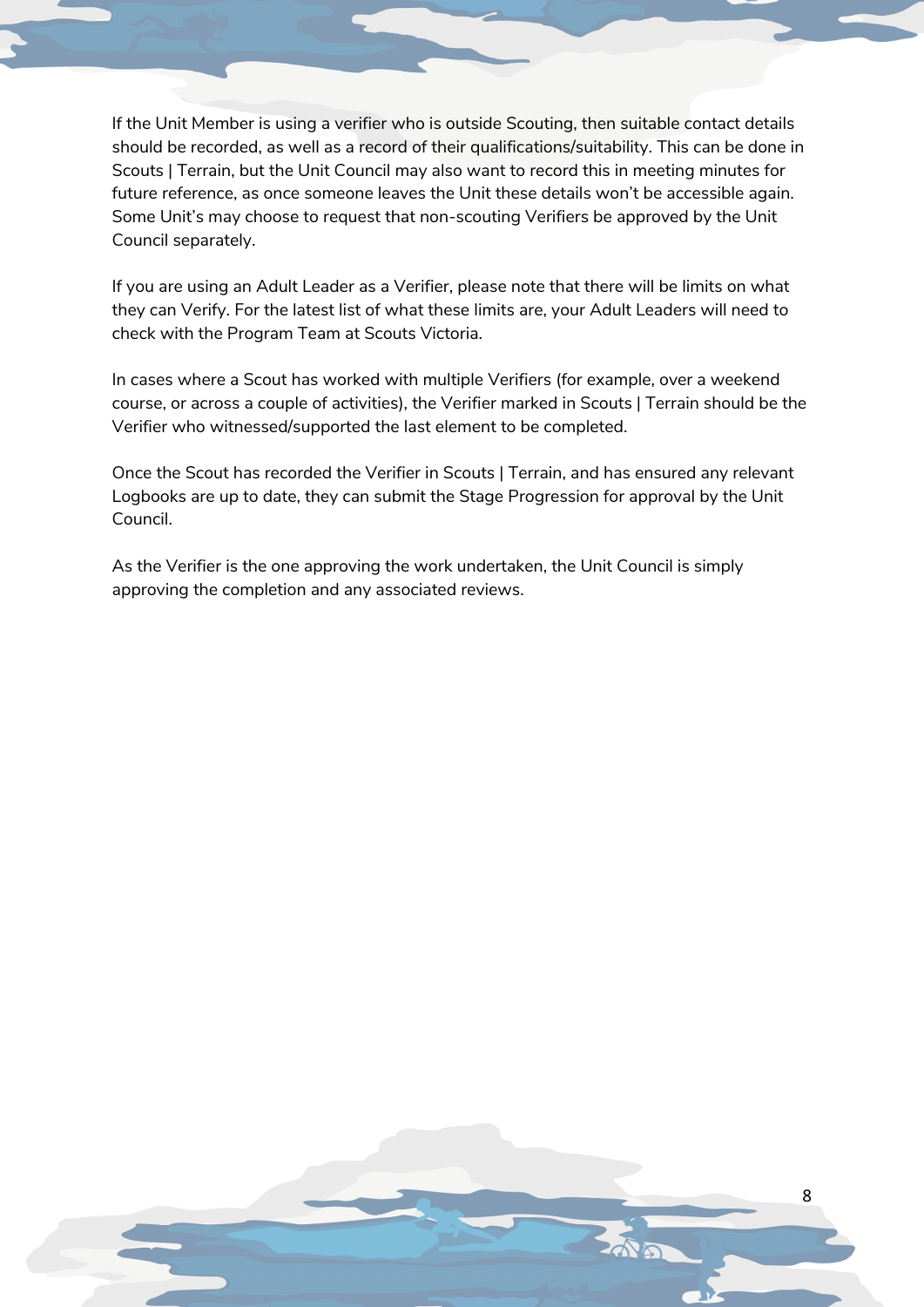## **Special Interest Areas (SIA)**

Special Interest Areas allow individuals to explore any number of activities and challenges, in the areas of:

- Adventure and Sport
- Arts and Literature
- Creating a Better World
- Environment
- Growth and Development
- STEM and Innovation

The process for completing a SIA is tied to **Plan > Do > Review >**. SIA's can be completed by either an Individual, or a Patrol/Project Patrol.

When SIA's are being completed by a Patrol or Project Patrol, the Unit Council must ensure that all members of the Patrol are involved in all parts of the SIA, including Plan > Do > Review >

The flow of an SIA is as follows:

#### **Plan >**

- Initial idea is conceived
- (If a Patrol Activity) Patrol is formed
- Proposal is submitted via Scouts | Terrain to Unit Council for approval to start **(This is not the overall approval, rather an acknowledgement of the work beginning)**
- Any adjustments made as required

#### **Do >**

● Scouts begin to work on their SIA, ensuring that efforts are documented (photos and videos are great).

#### **Review >**

- Project review is conducted by all participants
- Project completion is submitted to Unit Council for final approval

As with Outdoor Adventure Skills, SIA's require the use of Mentors to support the Scout/Patrol with their Project.

As the SIA could cover any number of areas, it is likely that the Mentor will not be a Scouter. In this case, as part of approving the project to begin, the Unit Council should verify

● The person's contact details are correct and they know they are Advising/Mentoring a Scout with a SIA

9

● Their qualifications

#### **As with all cases, this should not be a direct relative**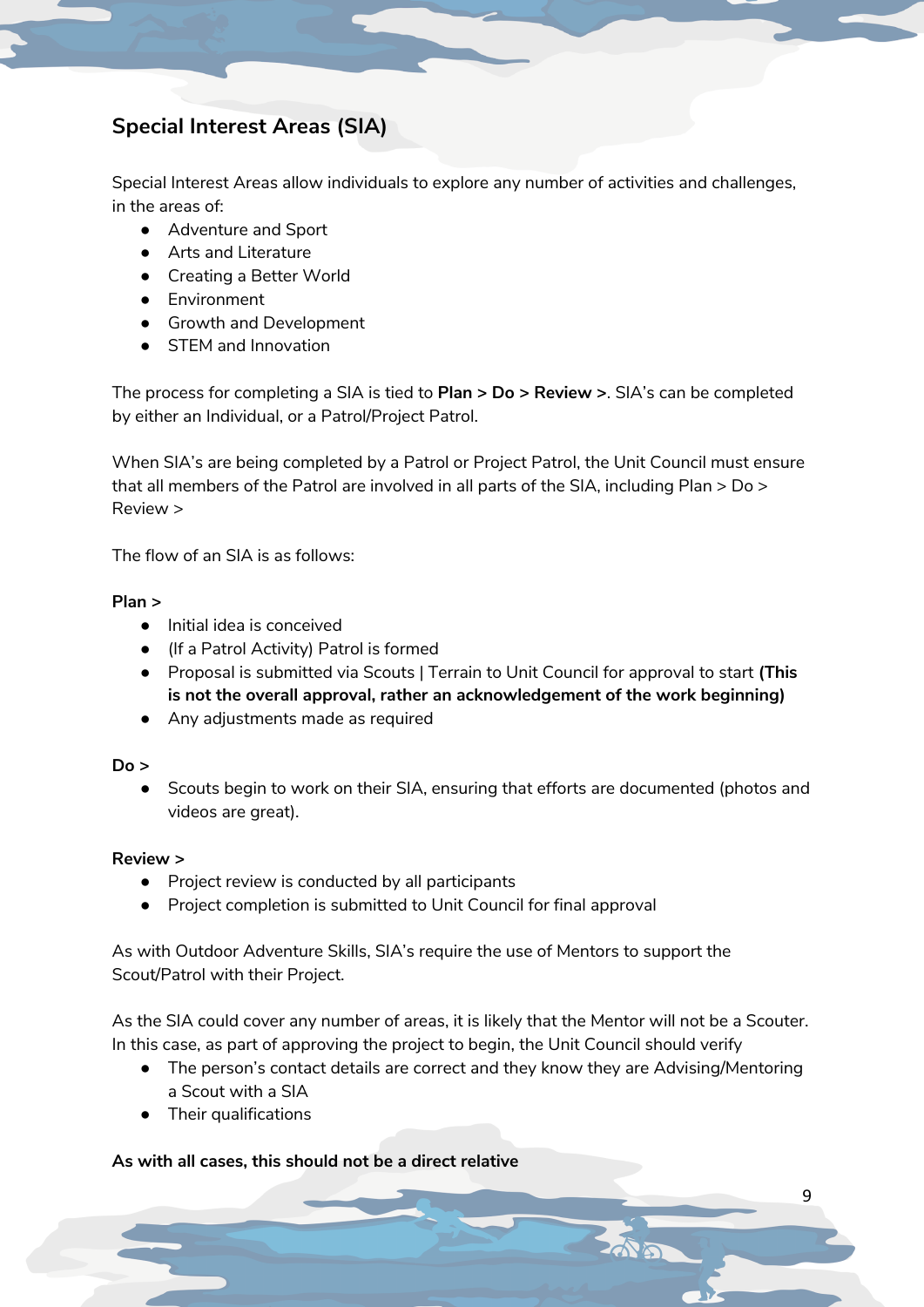The first approval does not lock the Scout in to not changing the plan beyond that point, but the plan should be as complete as possible by this stage. The Unit Council should verify that all sections are filled in with appropriate details as required (taking into account the age of the Scout/Patrol), and that suitable areas are selected.

Work to complete the SIA proposal can, on occasion, count towards the time required for the Project. If this is the case, the Unit Member should include this time in their proposal.

### **For scouts who are aligning their SIA towards the Sustainable Development Goals, there are very specific requirements that need to be met. For more information, have a look at the Sustainability pages on the Scouts Australia and Scouts Victoria websites.**

Once the project is underway, the Unit Council should check in at the estimated goalpost points to see how the project is progressing and provide support if required.

After the Scout has completed the project, they should fill in the SIA completion form in Scouts | Terrain, including any evidence as required. This will include a Review > stage to look at what they have learned.

On receipt of the SIA completion, the Unit Council should verify that the activity was completed successfully, talking to any Advisers/Mentors as required. If there are any queries, the Scout should be invited to chat with the Unit Council to talk through their process.

Once the Unit Council is satisfied that the requirements have been met, then they should approve the completion.